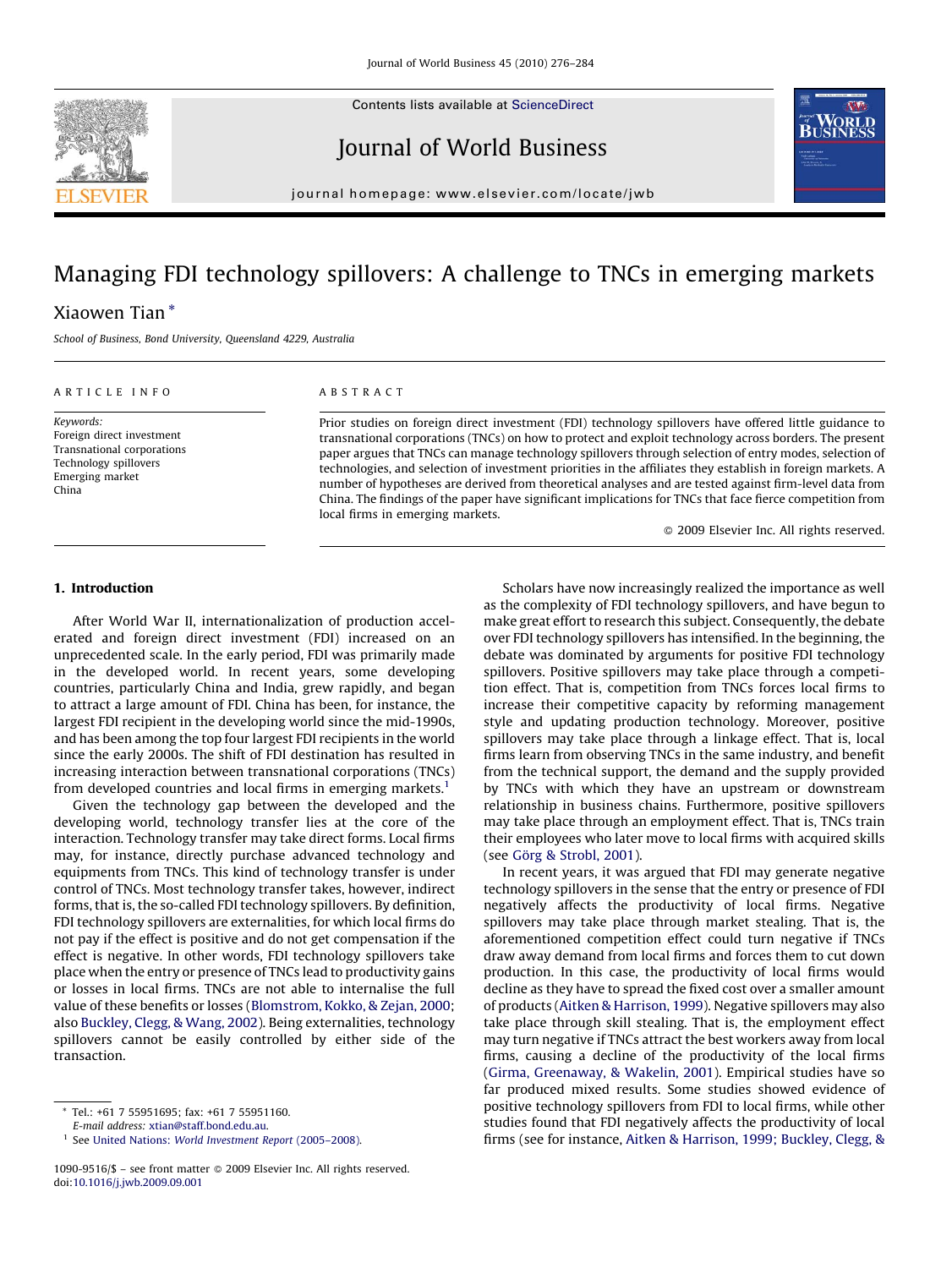[Wang, 2007; Caves, 1974; Chung, 2001; Chung, Mitchell, & Yeung,](#page--1-0) [2003; Djankov & Hoekman, 2000; Globerman, 1979; Javorcik,](#page--1-0) [2004; Kathuria, 2000; Kokko, 1996; Tian, 2007; Wei & Liu, 2006\)](#page--1-0).2

Interestingly enough, both sides in the debate have looked at the issue almost exclusively from the perspective of local firms that receive the spillovers rather than the perspective of TNCs that generate the spillovers. As a result, the discussion can offer little, if any, guidance to TNCs on how to manage technology spillovers in emerging markets. This paper is intended to fill this vacuum. In the paper, I discuss theoretically how TNCs may manage FDI technology spillovers across borders through selection of entry modes, selection of technologies, and selection of investment priorities, and test empirically some derived hypotheses. Based on the empirical findings, I discuss specific measures that TNCs may take to protect as well as exploit technology in emerging markets. The paper is organized as follows. In Section 2, I review the current debate on cross-border technology management, develop a framework of FDI technology spillovers, and propose some hypotheses. In Section [3](#page--1-0), I explain the method, variables and data that are used to test the hypotheses. In Section [4,](#page--1-0) I present the empirical results. In Section [5,](#page--1-0) I discuss the main contributions and limitations of the study. The final section concludes the paper.

#### 2. Theoretical analyses and hypotheses

When TNCs invest directly in an overseas market, they want to make full use of their technology to gain cost and sales advantages abroad. These firms do not want local firms to gain quick access to their technology lest they may lose competitive leadership to local competitors [\(Anderson & Gatigno, 1986; Isobe, Makino, &](#page--1-0) [Montgomery, 2000\)](#page--1-0). They need, therefore, to think about how to exploit as well as protect their technology in the overseas market they enter. Cross-border technology management thus became an important topic of discussion in the management science, particularly in the management of technology (MOT) discourse. Driven by the needs to formulate appropriate technology strategy and business strategy at the same time, the MOT discourse tended to move away from the traditional R&D management, innovation management and technology planning schools, which discuss technology strategy in isolation, toward an emerging strategic MOT school. The strategic MOT school takes management of technology as ''actually the practice of integrating technology strategy with business strategy in the company'' ([Gaynor, 1991,](#page--1-0) p. 2; also [Drejer, 1996\)](#page--1-0).

An early attempt to integrate technology strategy with business strategy can be traced back to internalization theory ([Buckley &](#page--1-0) [Casson, 1976\)](#page--1-0). According to internalization theory, selecting an appropriate entry strategy is an effective approach to technology management. TNCs should choose to establish wholly owned subsidiaries rather than joint ventures (or other entry modes that involve local partners) to minimize unwanted technology appropriation. The rationale behind the argument is that whole ownership enables TNCs to exploit firm-specific knowledge internally, to avoid the costs of monitoring partner's use of their knowledge, and to minimize the risks of partner's appropriation of their knowledge. Despite the importance of entry strategy to crossborder technology management, increasing evidence shows that TNCs often have compelling reasons for entering an overseas market through joint ventures. In such developing countries as China and India, for instance, certain industries are open to joint ventures rather than wholly owned subsidiaries. TNCs that do not want to miss the opportunity of entering these industries have to establish joint ventures. Even without policy restrictions, TNCs may choose to establish joint ventures in order to benefit from local partners' knowledge, marketing networks and social networks. Entry mode selection based on internalization theory is, therefore, insufficient for cross-border technology management ([Cannice, Chen, & Daniels, 2003\)](#page--1-0). TNCs have to think about what they should do to protect their technology if they have to enter an overseas market through joint ventures.

In search for new approaches, scholars recently turned to resource-based theory and focused on the technologies that TNCs use in their foreign affiliates. An important contribution was made by [Cannice, Chen, and Daniels \(2004\).](#page--1-0) It was argued that technologies can be divided into core technologies and periphery technologies according to how critical they are to the distinctive competencies of TNCs. Technologies can also be divided into dependent technologies and independent technologies according to the extent to which they can operate independently. Technologies can be further divided into tacit technologies and explicit technologies according to whether they can be codified. It was suggested that TNCs should choose to use periphery, dependent and tacit technologies in foreign affiliates in order to protect themselves from unwanted technology appropriation. This line of thinking is also evident in other recent studies, and has indeed offered a new approach to cross-border technology management (see, for instance, [Cannice et al., 2003; Jordan & Lowe, 2004;](#page--1-0) [Norman, 2002](#page--1-0)).

Unfortunately neither selection of technologies nor selection of entry modes can eliminate technology spillovers that are externalities under control of neither side of the interaction. No matter what types of technologies (core or periphery, dependent or independent, and tacit or explicit) are used in foreign affiliates (wholly owned or jointly owned), the technologies are likely to spill over to local firms through various channels. The current research in management of technology stops at this point, and does not move further to investigate the specific channels by which foreign technologies spill over to local firms. Clearly, neither internalization theory nor resource-based theory can offer sufficient guidance in this regard.

It is essential to develop a framework about how technologies (no matter whether they are core or periphery, dependent or independent, and tacit or explicit) in foreign affiliates (no matter whether they are joint ventures or wholly owned subsidiaries) spill over to local firms via different channels. Based on prior empirical findings on sources of FDI technology spillovers, this paper proposes a tentative framework. As shown in [Fig. 1,](#page--1-0) foreign technologies may spill over to local firms through the input foreign affiliates use in the production process as well as the output foreign affiliates produce and sell. The input includes both capital input, either tangible or intangible, and labour input, either skilled or unskilled. The output includes new products or traditional products on the one hand, and exported products or domestically sold products on the other. The productivity of local firms may be affected by foreign technology spillovers through these channels, either positively or negatively, depending on the nature and the scale of the spillovers through each of these specific channels.

It is crucial to note that these specific spillover channels actually represent investment priorities of TNCs in an overseas market. To manage FDI technology spillovers, therefore, TNCs can choose not only between different entry modes in light of internalization theory and between different technologies in light of resourcebased theory, but also between different investment priorities in light of the spillover framework proposed in this paper. That is, they can choose between investment in tangible assets and in intangible assets, between investment in projects that require employment of skilled workers and in projects that require employment of unskilled workers, between investment in production of exported products and in production of domestically

 $2$  I would like to thank an anonymous reviewer for recommending some of the references to the author.